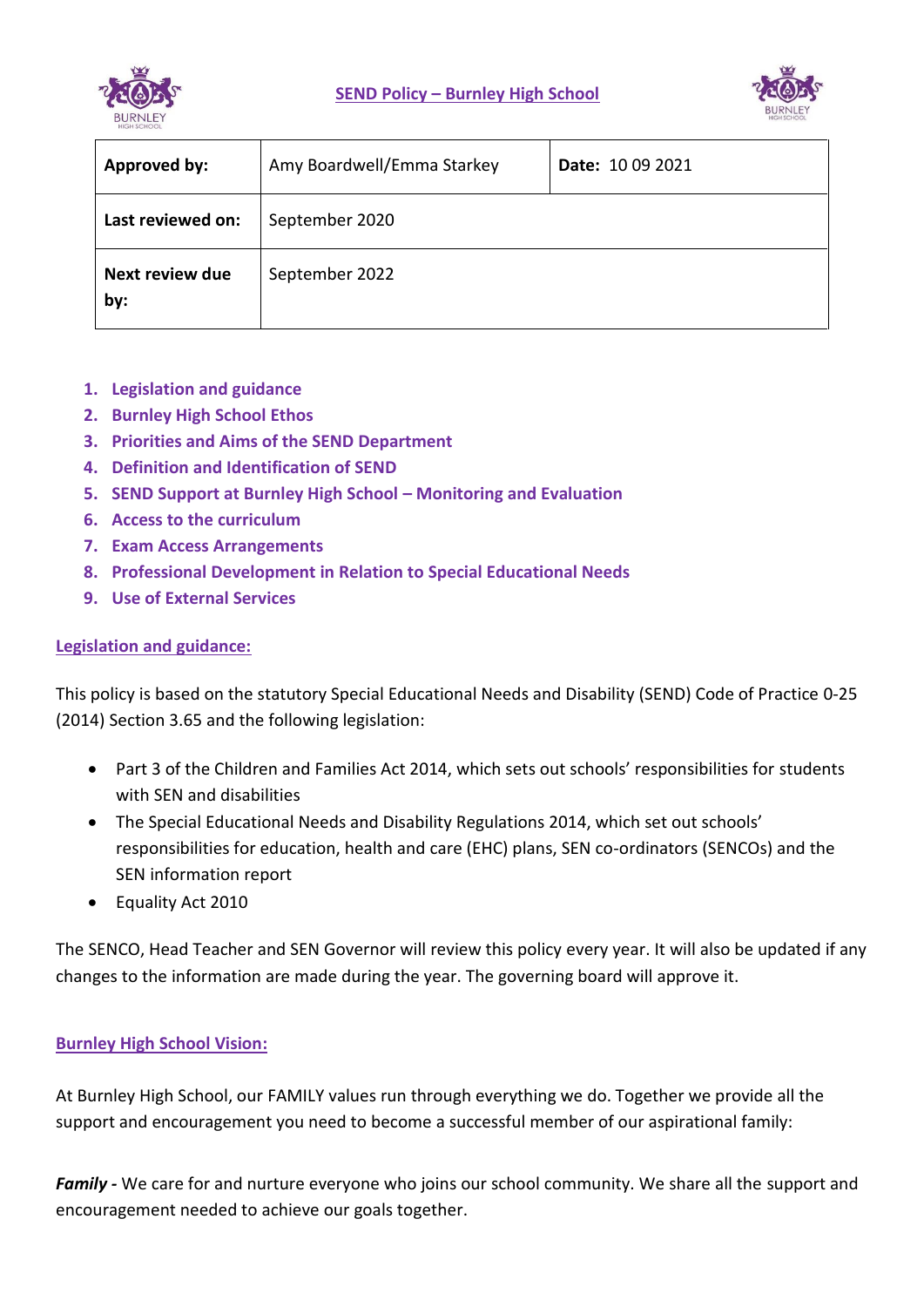**Ambition** - We aim high and challenge ourselves to reach the most ambitious targets. We work hard to maintain the highest standards, and strive to exceed every expectation.

**Mutual Respect** - We embrace our similarities and celebrate our differences. We work together to give our best to our school, our work, each other and ourselves.

**Inspiration** - We create a positive environment in which to explore and celebrate our talents. We lead by example and set the standard for how to work, behave and achieve.

**Love of Learning** - We encourage questions, demand curiosity, and provide an engaging education that

develops a life-long desire to improve and learn more every day.

**You -** Everything we do is designed to help YOU. Take responsibility for your growth, your wellbeing and

your environment, and together we will help you to become the very best you can be.

Our school is an inclusive learning community where each individual is respected and valued. The three words unite our whole school family and collectively we recognise the role we all play and the strengths each person brings.

At Burnley High School, we believe that all students have the right to access and enjoy every aspect of school life, regardless of any special educational need or disability (SEND).

Our SEN policy and information report aims to:

- Share our vision, values and broader aims of the school's arrangements for students with special educational needs and disability (SEND)
- Set out how Burnley High School will support and make provision for students with special educational needs and disability (SEND)

## **Priorities and aims of the SEND department**

At Burnley High School, we are committed to meeting the special educational needs of our students and will:

- Promote a whole school approach within an inclusive and supportive environment to ensure that the educational needs of all students are met.
- Encourage each student to reach his/her potential within the context of a broad and balanced curriculum which is available to all students and which is both inclusive and differentiated, meeting the aspirations of students with special educational needs and disabilities.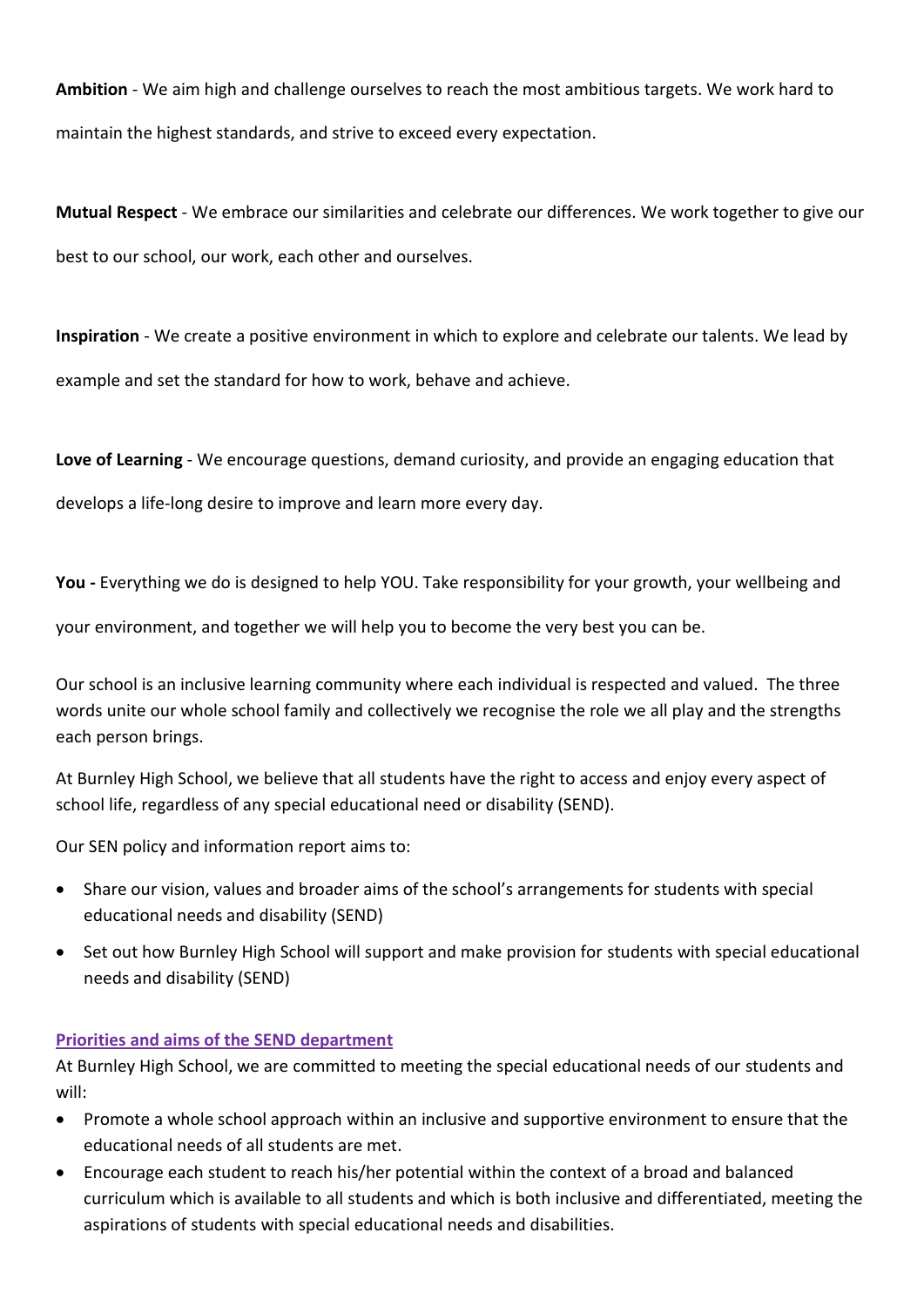- Reinforce that all students have the opportunity to make progress at their own pace and reach their potential, whatever their starting point.
- Ensure that all students with special educational needs feel secure, equal, and confident, members of the school community who are valued.

# **Definition and Identification of SEND:**

The Special educational needs and disability code of practice: 0 to 25 years provides a definition of SEND: '*A student has SEN where their learning difficulty or disability calls for special educational provision, namely provision different from or additional to that normally available to students of the same age*.' (2014 Code of Practice 6:15)

A child of compulsory school age or a young person has a learning difficulty or disability if they have

- A significantly greater difficulty in learning than the majority of others of the same age, or
- A disability which prevents or hinders them from making use of facilities of a kind generally provided for others of the same age in mainstream schools

If a student is identified as having SEND, we will work closely with them and their parents or guardians to provide provision that is additional to or different from the differentiated curriculum which is already in place. We work with our students to overcome barriers to learning.

At Burnley High School, we recognise the benefits of early identification - identifying need at the earliest point and then making effective provision improves long-term outcomes for the child or young person. For some children, SEND can and will have be identified at an early age. However, for other children and young people difficulties become evident only as they develop. As a body of staff, we are all alert to emerging difficulties and respond promptly.

The SENCO (Special Educational Needs Coordinator) works in collaboration with Head of Year 7; LCC and feeder primary school providers to ensure that we identify those students currently at SEN Support and with an Education, Health and Care Plan (EHCP). Student information is gathered and disseminated appropriately across the school; this includes attendance at reviews and ensures the transference of key documentation to our setting. Information about a student's needs are made known to staff and a child on the SEND register will have a student passport detailing the child's strengths, areas of difficulty and suggested strategies for meeting needs. At Burnley High School, we assess each student's current skills and levels of attainment on entry, building on information from previous settings and key stages where appropriate.

We undertake to identify the needs of ALL students from which specific difficulties or concerns may be identified, prompting further assessment and observation, which may then lead to the child being identified as having a SEND, which will fall into one of the below categories:

- Communication and Interaction
- Cognition and Learning
- Social, Emotional and Mental Health difficulties
- Sensory and/or Physical needs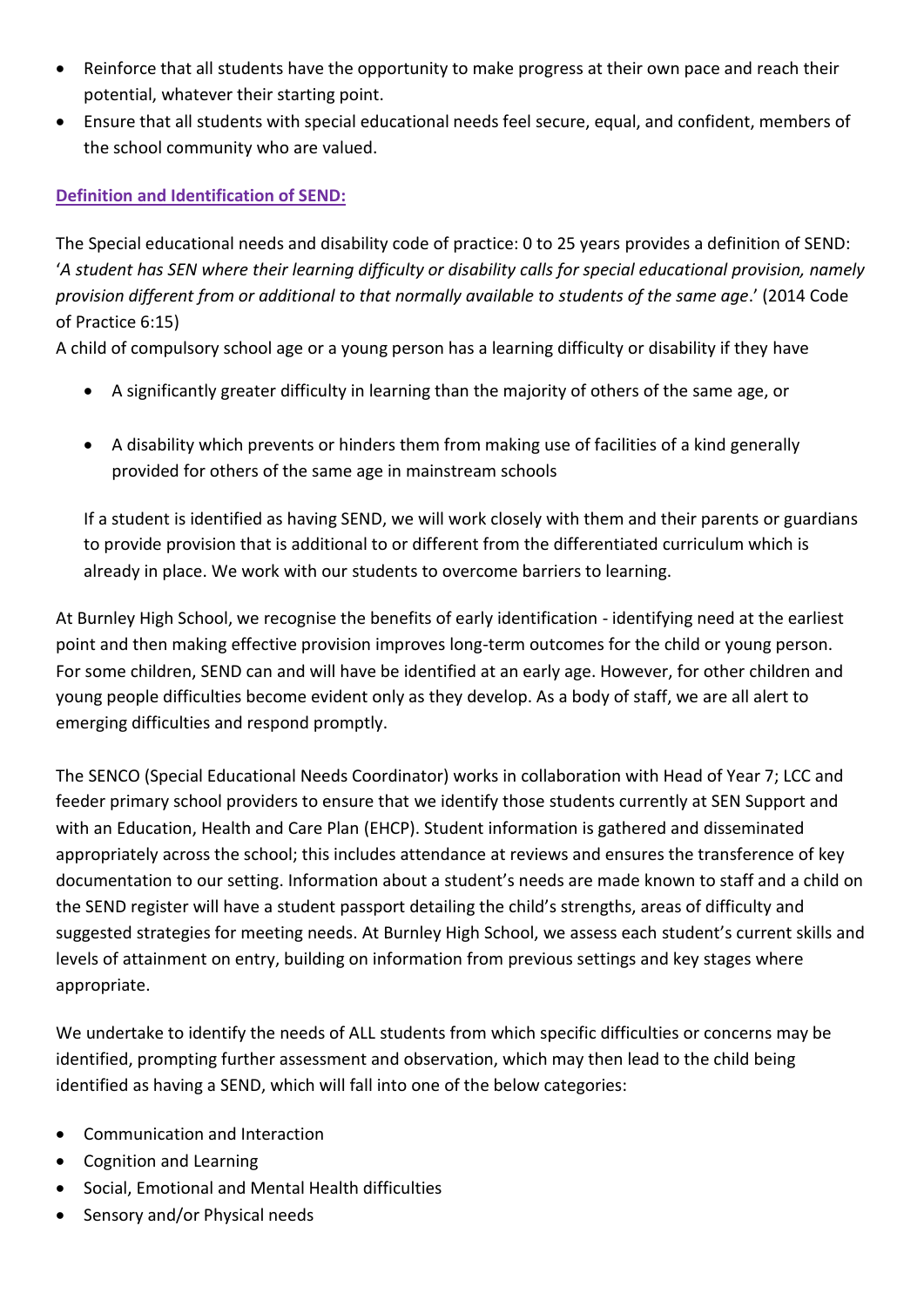The purpose of identification is to work out what action school needs to undertake and not to fit children into a category.

The Code of Practice (2014) suggests that students are only identified as having SEN if they do not make adequate progress once they have had all the interventions / adjustments and good quality personalised teaching. Students will only be placed on the SEN Register if their needs are 'additional to' or 'different from' the high quality differentiated teaching and learning opportunities that all students can access at Burnley High School. The SENCO in consultation with class teachers keeps the SEN register up to date.

## **SEND Support at Burnley High School – Monitoring and Evaluation:**

Quality first teaching, differentiated for individual students, is the first step in responding to students who have or may have SEND. Additional intervention and support cannot compensate for a lack of good quality teaching. In deciding whether to make special educational provision, the teacher and SENCO will consider all of the information gathered from within the school, across curriculum areas about the student's progress, alongside national data and expectations of progress. Regular assessments of students' progress will allow identification of students who are making less than expected progress given their age and individual circumstances. This can be characterised by progress which:

- is significantly slower than that of their peers starting from the same baseline
- fails to match or better the student's previous rate of progress
- fails to close the attainment gap between the student and their peers
- widens the attainment gap

Where a student is identified as having SEND, action will be taken to remove all barriers to learning and to put effective special educational provision in place. This SEND support will take the form of a four-part cycle of Assess, Plan, Do and Review through which earlier decisions and actions are revisited, refined and revised with a growing understanding of the student's needs and of what supports the student in making good progress and securing good outcomes. This is known as the graduated approach. It draws on approaches that are more detailed, more frequent review and more specialist expertise in successive cycles in order to match interventions to the SEND of children and young people. Where, despite the school having taken relevant and purposeful action to identify, assess and meet the needs of the student, the student has not made expected progress, the school will consider requesting an Education, Health and Care (EHC) needs assessment.

Regular monitoring of the quality of provision for all students including those with SEND follows the schools assessment and monitoring calendar. In addition, the four-part cycle of Assess, Plan, Do and Review ensures that students with SEND have their individual provision reviewed regularly, and at least termly. Additional training, advice and support will be provided to teaching staff where necessary in order to facilitate student progress and to meet student needs. Student progress is tracked half-termly and where students are not making sufficient progress additional information is sought and appropriate action taken.

## **Access to the Curriculum**

Our curriculum is ambitious, broad and well balanced for all and we ensure all students have equal access to the full range of curriculum offered by the school at each Key Stage. Students with SEND engage in the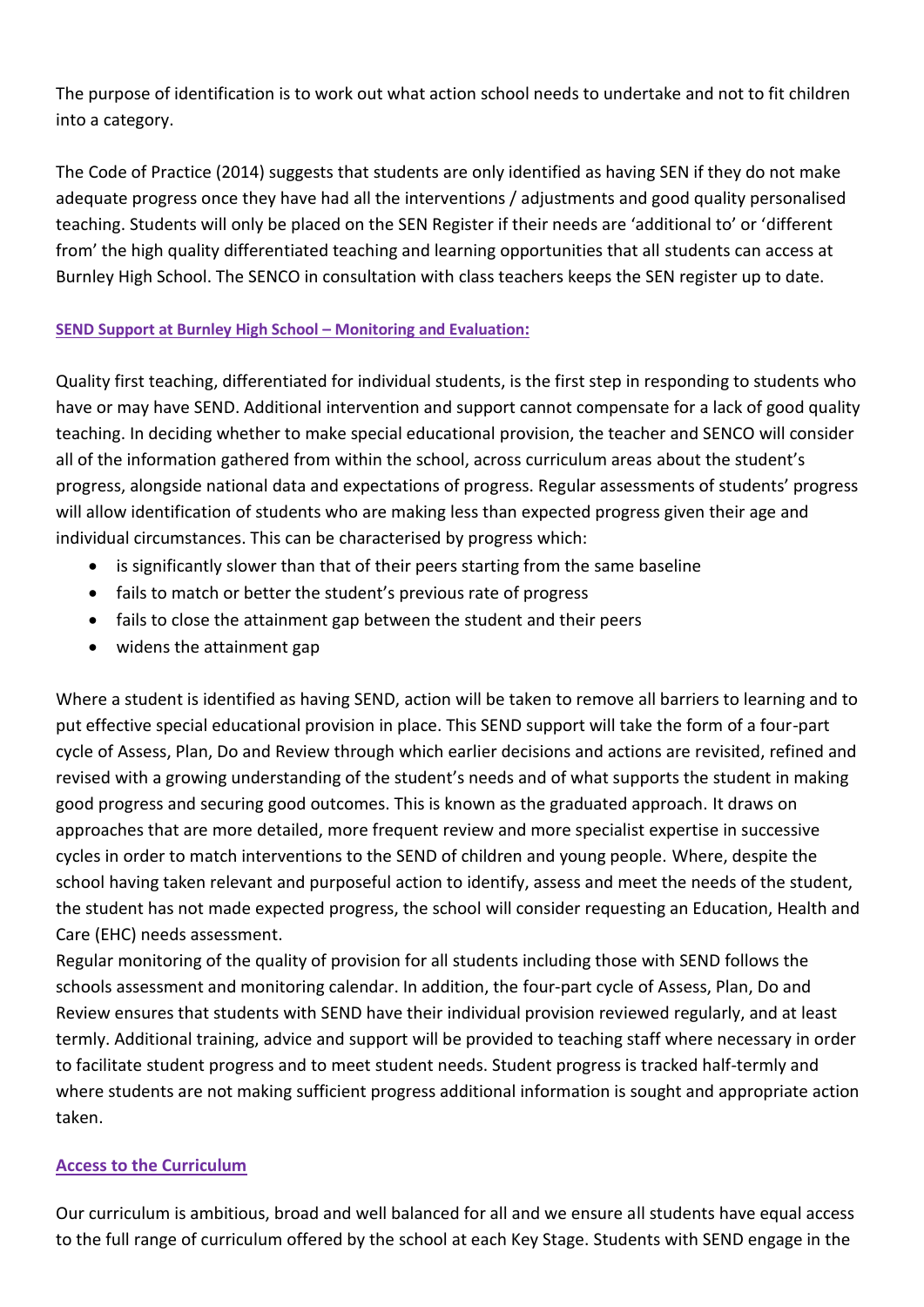activities of the school including extra-curricular activities together with students who do not have SEND. Tutor groups consist of mixed ability groupings where students experience personal and social education together.

# **Exam Access Arrangements:**

GCSE Access Arrangements are pre-examination adjustments for candidates based on evidence of need and normal way of working. The Equality Act (2010) requires an examination board to make reasonable adjustments *'to minimise the extent to which disabled persons are disadvantaged in attaining the qualification because of their disabilities'.* Access Arrangements allow candidates/learners with special educational needs, disabilities or temporary injuries to access the assessment without changing the demands of the assessment. Examples of access arrangements include extra time, a reader, a scribe, supervised rest breaks, read aloud or use of a laptop. The SENCO will gather a range of evidence: internal and external educational assessments, knowledge of substantial and long-term difficulties/disabilities, teacher assessments, internal exams, class work seeking evidence of normal way of working or medical reports. Evidence from an external assessment with a specialist teacher is also required. This will then enable the examinations officer and SENCO to make an application of recommendations to the Joint Council for Qualifications (JCQ) who make the final decision as to whether the candidate may use a particular access arrangement.

# **Professional Development in Relation to Special Educational Needs:**

The SENCO keeps up to date with national and regional developments, through regular attendance at local cluster meetings with other SENCOs on whole school SEND issues. The SENCO assists in the training of other staff and ensures that the staff are kept fully aware of developments regarding SEND both formally and informally through contributions to staff meetings and their professional development. Such professional development is actively encouraged to develop the breadth and depth of SEND experience amongst all staff, including Learning Support Assistants. The impact of this training is monitored and evaluated by the SENCO. Training and development needs are identified, recorded and monitored as part of the school's Performance Management process and Area Evaluation and Improvement Plans.

# **Use of External Agencies/Services:**

Burnley High School works in partnership with a wide variety of contacts to support our students; both NHS, charitable and independent. We seek to support and enable both students and parents to access the appropriate services to support their Special Educational Needs and/or Disabilities. Below is a list of some of the agencies we have regular contact with (this list is not comprehensive):

- Lancashire Traded Team of Support and Specialist Teaching/ Educational Psychologist / College Providers / Lancashire CAF team
- Acorn Psychology Educational Psychologist
- Exam Access Arrangements Specialist Literacy Solutions
- School Nurse / GP / Occupational Therapist / Speech and Language Therapist / Physiotherapist / ELCAS / Alternative Education providers/ Audiology / Child and Adolescent Mental Health Service (CAMHS) / Child Action North West (CANW)
- Children's Social Care (Child in Need / Child Protection)
- Targeted Family Support Services